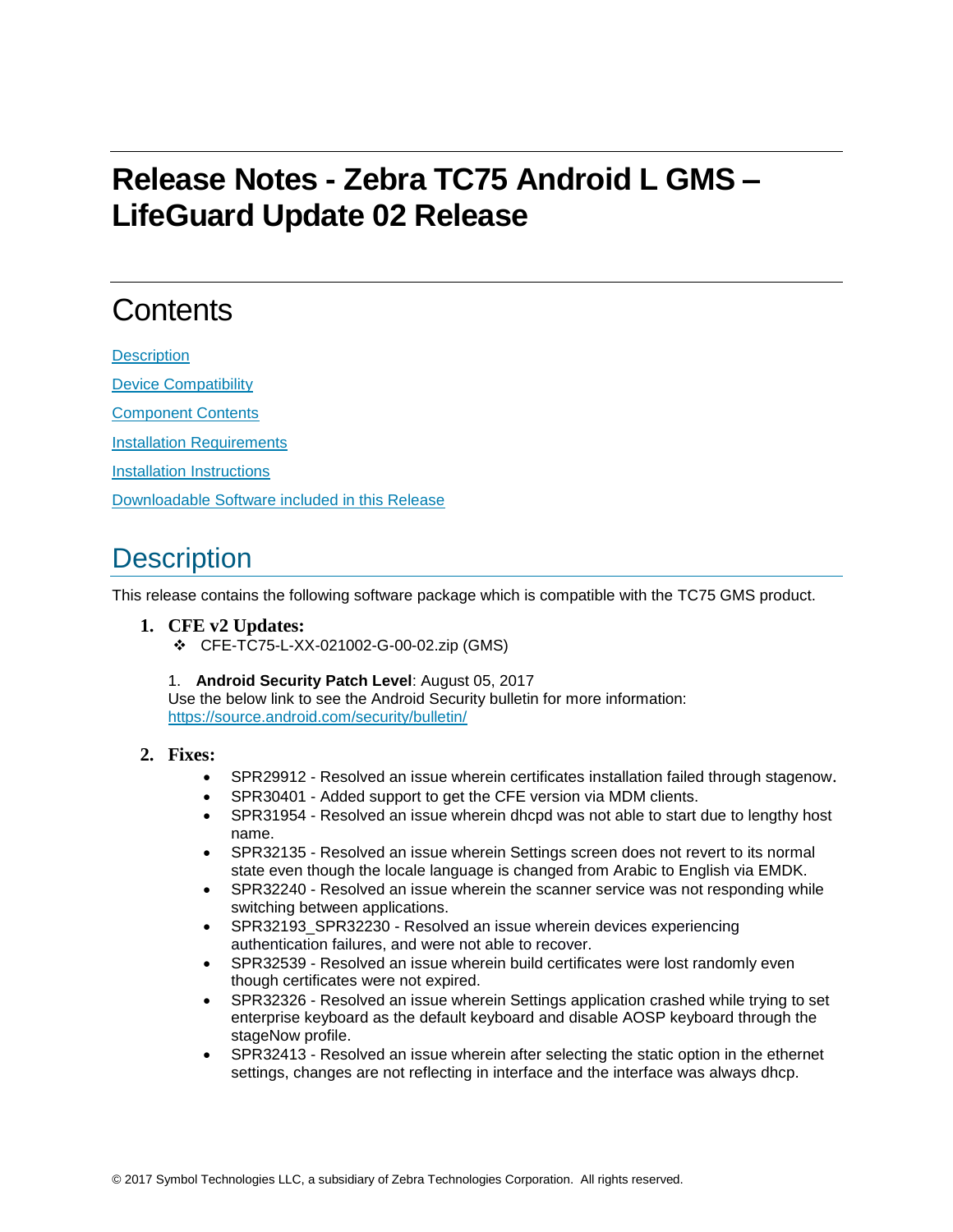# <span id="page-1-0"></span>Device Compatibility

This software release has been approved for Android TC75 L models mentioned below.

| Device           | <b>Operating System</b> |
|------------------|-------------------------|
| TC75AH-GA11ES-A1 | Android 5.1.1           |
| TC75AH-GA11ES-A2 | Android 5.1.1           |
| TC75BH-GA11ES    | Android 5.1.1           |
| TC75BH-GA11ES-TW | Android 5.1.1           |
| TC75BH-GA11ES-IA | Android 5.1.1           |
| TC75BH-GA11ES-BR | Android 5.1.1           |

## <span id="page-1-1"></span>Component Contents

| Component / Description          | Version          |
|----------------------------------|------------------|
| <b>Product Base Build Number</b> | 02-10-02-LG-00-A |
| Zebra Patch Version              |                  |
| <b>Android Version</b>           | 5.1.1            |

## <span id="page-1-2"></span>Installation Requirements

- The Software update requires SKU hardware device.
- Enterprise Reset and Factory Reset package files are available on the TC75 Software Download section on Zebra.com

## <span id="page-1-3"></span>Installation Instructions

BEFORE UPDATING THE OS IMAGE, EXTERNAL POWER MUST BE APPLIED TO THE TERMINAL VIA USB CHARGING CABLE OR CRADLE.

PLEASE ENSURE BATTERY LEVEL IS > 30%

CFE software update procedure for TC75 GMS:

- 1. Connect the USB cable from your PC to the device and enable USB mass storage mode on the device.
- 2. On your PC you should see an internal and external USB mass storage drive (SD card) appears in the File Explore and copy "**CFE-TC75-L-XX-021002-G-00-02.zip**" file to any storage.
- 3. Press and hold on the device Power button, click on power off and wait until the screen is turned OFF.
- 4. Press and hold power, Vol+ button and PTT button.
- 5. Keep holding all three buttons until the device vibrates.
- 6. Device should enter recovery mode.
- 7. if applying update via Sideload Method